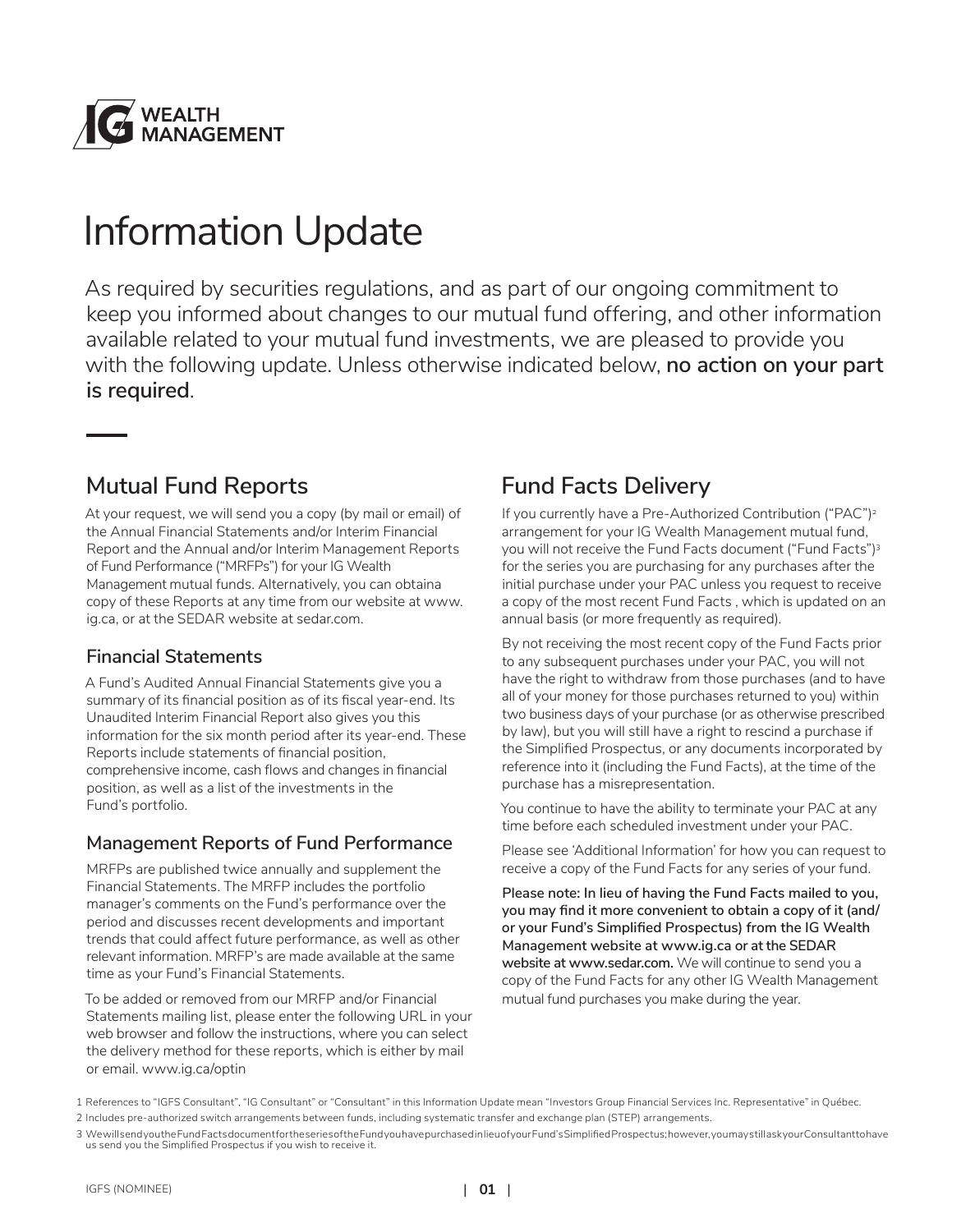### **Redemptions**

You may redeem all or part of your investment in any IG Wealth Management mutual fund by completing a redemption request, writing a letter to the Distributor (at the address listed below), or at the election of the Distributor, by other means including telephone, if appropriate arrangements are in place. Securities of your Fund may be redeemed at their net asset value calculated on the valuation day that a redemption request is received at one of our regional offices, or by an IG Wealth Management Consultant, provided that the redemption request is received prior to 3:00 p.m. (Central time) on any business day<sup>4</sup>. Redemption requests received after 3:00 p.m. (Central time) on a business day, or on a nonbusiness day, will be executed at the net asset value per unit/ share calculated on the following business day4. When submitting a redemption request in writing, any outstanding Unit or Share Certificates should be attached where applicable. If the Unit or Share Certificate is not attached, a redemption request will not be processed unless and until you provide us with the Unit or Share Certificate, a satisfactory indemnity or missing security fixed penalty bond. In addition, if you have granted a security interest in or pledged shares or units as collateral for a loan, we may be unable to process a redemption request with respect to those securities until we receive confirmation from your lender, which you must obtain (unless your lender has made other arrangements), that the securities have been released.

Other than in the case of an automatic redemption or complete redemption of an investment in a Fund, withdrawals must not be less than \$100. A redemption order may be cancelled by a Fund if, after requesting a redemption, you fail to comply with all requirements necessary to complete the redemption. Your Fund would then repurchase the same number of shares or units that were redeemed, and you will be responsible for payment of the amount that the repurchase price exceeds the redemption price.

Please consult your Fund's Simplified Prospectus for more details.

Telephone calls with the National Service Centre may be recorded by electronic or other means for the purpose of confirming your instructions in respect to trades and for IGFS's compliance purposes. Other telephone calls with IGFS client service representatives may be recorded for quality assurance purposes.

### **Additional Information**

A copy of a Fund's current Simplified Prospectus, Fund Facts and Annual Information Form will be provided, without charge by writing to IG Wealth Management at 447 Portage Avenue, Winnipeg, Manitoba, R3B 3H5 or, in Quebec, 2001, boulevard Robert-Bourassa, Bureau 2000, Montreal, Quebec, H3A 2A6, or by calling toll-free 1-888-746-6344 (in Quebec 1-800-661- 4578) or by sending a message by facsimile to

1-866-202-1923 or by sending us an email to our general inquiry address at http://www.investorsgroup.com/en/ contact-us/Contact-us.

#### **Do you wish to have your name added to or removed from our mailing lists?**

If you wish to be added to or removed from our mailing lists to receive any Reports (Annual and Interim Financial Statements, and the Annual and Interim MRFP for your IG Wealth Management mutual funds), or the Fund Facts of your Fund (if you are purchasing under a PAC, please contact your Consultant or call us directly at the number shown above. **Please note that you will still receive your client portfolio statement or account statement and investment confirmations (and other notices required by law or otherwise).**

### **Statement of Registrant Relationships**

#### **Related and Connected Issuers**

#### **A. GENERAL**

Under certain circumstances, Investors Group Financial Services ("IGFS") may deal with you or for you in securities transactions where the issuer of those securities or the other party to the transaction is IGFS or a party having an ownership or business relationship with IGFS.

Since these transactions may create a conflict between IGFS's interest and yours, IGFS is required by securities law to disclose to you certain relevant matters relating to the transactions.

This statement contains a general description of the required disclosure.

<sup>4</sup> For IG Mackenzie Real Property Fund, redemption requests must be received by the Fund at least 30 days prior to the valuation day on which the units will be redeemed. Valuation days for IG Mackenzie Real Property Fund are on the last business day of each month and on the 15th day of each month (or the business day immediately following<br>the 15th if the 15th is not a business day). For un Wealth Management fund may be payable to the Fund if the transfer is made within 18 months (548 days) of the date the units were acquired.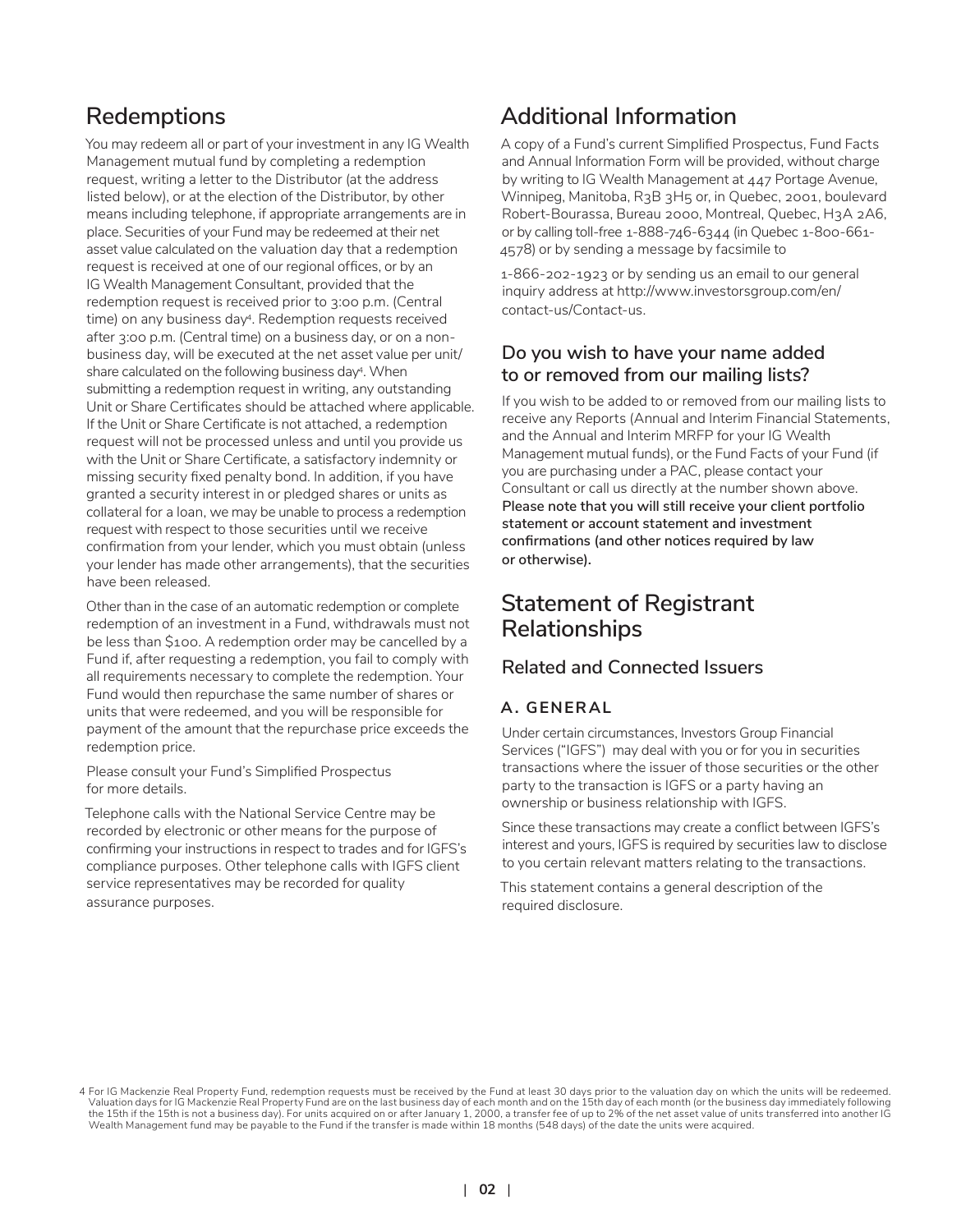#### **B. IMPORTANT CONCEPTS**

**"Connected Issuer"** – issuer or selling securityholder is a connected issuer of IGFS where the issuer or selling securityholder is distributing securities and one of them, or a related issuer of one of them, has a relationship with any of the following persons or companies that may lead a reasonable prospective purchaser of the securities to question if IGFS and the issuer are independent of each other for the distribution:

- IGFS;
- a related issuer of IGFS;
- a director, officer or partner of IGFS; or
- a director, officer or partner of a related issuer of IGFS.

**"Influential Securityholder"** – Generally includes a securityholder that exercises influence over an issuer on the basis of direct or indirect ownership of securities aggregating more than 20% of the voting rights or entitlements to distributions of an issuer (or more than 10% if accompanied by the entitlement to nominate at least 20% of a board of directors).

**"Related Issuer"** – A person or company is a related issuer to IGFS if:

- the person or company is an Influential Securityholder of IGFS;
- IGFS is an Influential Securityholder of the person or company; or
- IGFS, and the person or company are a related issuer of the same third person or company.

A list of Related Issuers and Connected Issuers of IGFS together with a concise statement of the relationship between them and IGFS is set out below.

#### **C. DISCLOSURE**

Where IGFS acts as your dealer or advises you with respect to securities issued by IGFS or by a Related Issuer or, in the course of distribution, by a Connected Issuer, IGFS must disclose the nature and extent of its relationship with the issuer of the securities, or that IGFS is the issuer. IGFS will also disclose to you where IGFS knows or should know that, if as a result of IGFS acting as your dealer or advisor, securities will be purchased from or sold to IGFS, a Related Issuer or, in the course of distribution, from a Connected Issuer.

The following is a list of the time and manner in which these disclosures will be made:

- Where IGFS buys or sells securities for your account, the required disclosure will be contained in the trade confirmation and account statement which are sent to you;
- Where IGFS advises you with respect to the purchase or sale of securities, the disclosure must be made prior to the giving of the advice either through the receipt of this disclosure or otherwise; or

• Where IGFS underwrites securities, the required disclosure will be contained in the prospectus or other document being used to qualify those securities.

IGFS may, from time to time, be deemed to be related or connected to one or more issuers for purposes of this disclosure and other rules of the securities laws. IGFS may have acted, and is prepared to continue to act, where permitted by law, as an advisor, dealer or underwriter with respect to securities of such Related Issuers and Connected Issuers and to provide the full range of services customarily provided by IGFS in respect of securities of other issuers. IGFS shall carry out such services in the ordinary course of its business in accordance with our usual practices and procedures and in accordance with all applicable disclosure and other regulatory requirements.

#### **D. REVISION OR AMENDMENT**

Revisions or amendments to this statement will be provided to each client periodically. An up to date version of this statement is available on request from the Compliance Department as specified below.

### **Disclosure of Related Issuers and Connected Issuers**

The following is a list as of May 1, 2022 of issuers that are Related Issuers or Connected Issuers to IGFS by virtue of the ownership of equity interests, directly or indirectly, by affiliates or subsidiaries of Power Financial Corporation ("PFC").

- Mackenzie Northleaf Private Credit Fund
- Mackenzie Northleaf Private Infrastructure Fund
- Mackenzie Greenchip Global Equity Pool
- Mackenzie Global Environmental Equity Fund (Cayman) Ltd.
- Mackenzie Global Environmental Equity Master Fund (Cayman) LP
- Northleaf Capital Partners Private Funds
- Pargesa SA
- Portage Fintech Acquisition Corporation
- Investors Syndicate Limited
- Power Corporation of Canada
- Mackenzie Mutual Funds
- Groupe Bruxelles Lambert
- IG Wealth Management Mutual Funds
- Ontex NV
- Imerys S.A.
- Counsel Mutual Funds
- Canada Life Mutual Funds
- Great-West Lifeco Inc.
- Great-West Lifeco Finance (Delaware) LP
- Great-West Lifeco Finance 2018 LP
- Great-West Lifeco U.S. Finance 2020, LP
- Mackenzie Master Limited Partnership
- The Canada Life Assurance Company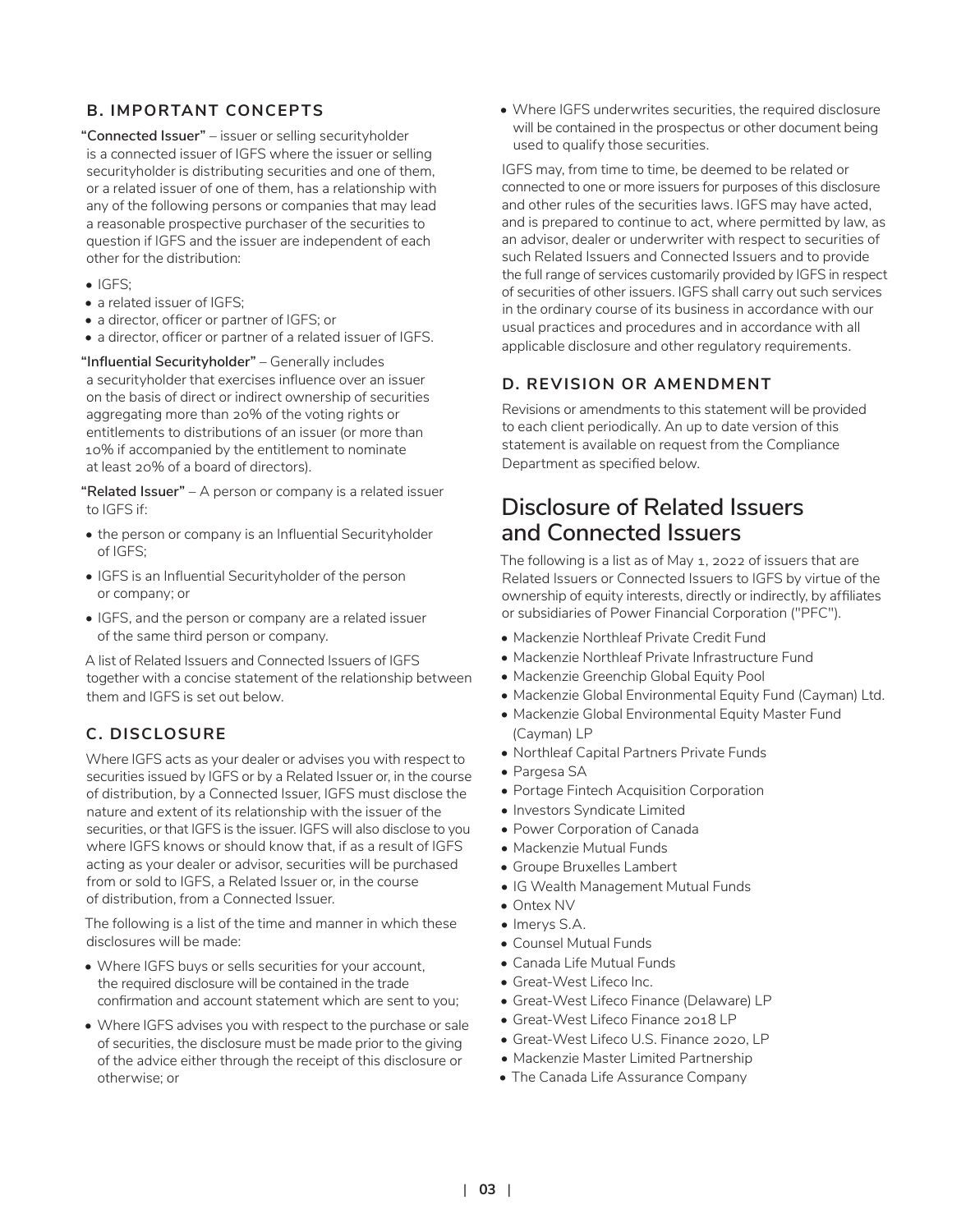- Canada Life Capital Trust
- IGM Financial Inc.
- Howson Tattersall Pool Funds
- Mackenzie Exchange Traded Funds
- Putnam Canadian Fixed Income Global Alpha Fund
- Mackenzie Global Large Cap Quality Growth Pooled Fund
- IPC Multi-Strategy Alternatives Pool
- 37 Capital BlueScale Fund, Ltd.
- 37 Capital Fixed Income Opportunities Fund, Ltd.
- Personal Capital Corporation
- Mackenzie Institutional Series, LP
- Mackenzie Emerging Markets Small Cap Master Fund (Cayman) LP
- Mackenzie Emerging Markets Small Cap Fund (Cayman) Ltd.
- Mackenzie Emerging Markets Long/Short Opportunities Master Fund (Cayman) LP
- Mackenzie International Quantitative Large Cap Master Fund (Cayman) LP
- Mackenzie International Quantitative Large Cap Fund (Cayman) Ltd.
- Mackenzie International Quantitative Small Cap Master Fund (Cayman) LP
- Mackenzie International Quantitative Small Cap Fund (Cayman) Ltd.
- Mackenzie Segregated Funds
- IG Risk Parity Private Pool
- SGS SA
- Umicore
- The Lion Electric Company
- Empower Finance 2020, LP

## **Disclosure of Related Registrants**

In addition, IGFS wishes to advise its clients if it has any principal shareholders, officers, partners or directors who are also principal shareholders, officers, partners or directors of another securities registrant (a "Related Registrant") and to provide details of the policies and procedures adopted to minimize the potential for conflict of interest resulting from these relationships.

As of May 1, 2022, each of the following Related Registrants may also be a direct or indirect subsidiary of PFC.

#### **Related Registrants in Canada**

- Power Pacific Investment Management Inc.
- Canada Life Investment Management Limited
- Mackenzie Financial Corporation
- Counsel Portfolio Services Inc.
- Investors Group Securities Inc.
- IPC Investment Corporation
- WealthSimple Inc.
- IPC Securities Corporation
- Wealthsimple Digital Assets Inc.
- I.G. Investment Management, Ltd.
- Grayhawk Investment Strategies Inc.
- Putnam Investments Canada ULC (operating as "Putnam Management" in Manitoba)
- PanAgora Asset Management, Inc.
- Quadrus Investment Services Ltd.
- Canadian ShareOwner Investments Inc.
- Excel Private Wealth Inc.
- Canada Life Securities Ltd.
- Northleaf Capital Partners (Canada) Ltd.

In addition, Related Registrants may include other dealers and advisors which become subsidiaries of PFC.

A Related Registrant may from time to time have directors and/or officers who are also directors and/or officers of another Related Registrant.

Each of PFC and the Related Registrants is a separate legal entity that generally carries on its business independently. However, a Related Registrant may enter into arrangements with another Related Registrant respecting such matters as the provision of support services, distribution or products and services, and client referrals. Conflicts of interest resulting from the above relationships are minimized in a number of ways. Regulations, policies and procedures made by the industry regulating bodies restrict and otherwise regulate the relationships among dealers, advisors and Related Registrants and govern their relationships with one another and clients. As well, each Related Registrant has its own conflict of interest policies. Compliance with both internal and external regulations, policies and procedures are monitored at all levels of the company under the guidance of the Corporate Compliance Department.

In addition to the foregoing, officers and employees of each Related Registrant are subject to Codes of Conduct governing their actions and internal compliance policies and procedures.

For further information concerning these matters, please contact the Compliance Department at:

**Investors Group Financial Services Inc.** 447 Portage Avenue

Winnipeg MB R3B 3H5

Or call our toll-free client line at 1-800-216-7244 or in Québec 1-800-204-6396.